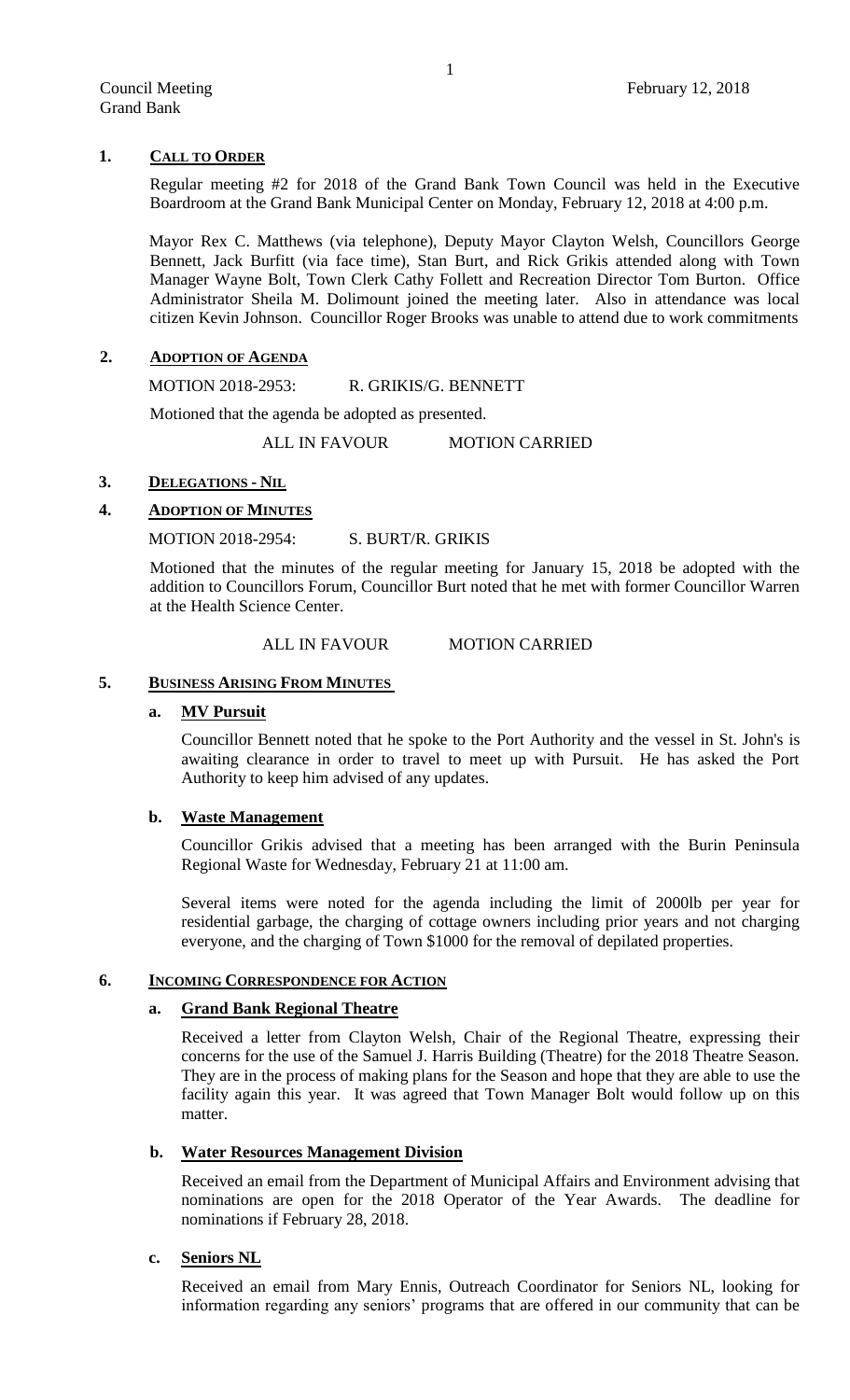forwarded to Senior's in the area. Recreation Director Burton was asked to follow up on this matter.

# **7. INCOMING CORRESPONDENCE FOR INFORMATION**

#### **a. Newfoundland Power**

Received an email from Walter Scott, Manager, Regional Operation, Newfoundland Power, in response to the Town's email concerning the status of street light repairs in the Grand Bank area. Their target is to complete street light repairs within seven days or five business days of receipt of the outage report.

### **b. Office of the Privacy Commissioner (OIPC)**

Received a copy of the quarterly newsletter, Above Board, from the OPIC. Copy on file.

### **c. Nalcor Energy**

Received a copy of the Muskrat Falls Project November 2017 highlights. Copy on file.

# **d. Thank You**

Received a thank you card from Bill and Linda Hatcher for their  $50<sup>th</sup>$  Anniversary gift.

### **8. COMMITTEE REPORTS**

### **a. Finance Committee**

Councillor Burt, Committee Chairperson, presented a written report of a meeting the Committee held on February 7, 2018.

MOTION 2018-2955: S. BURT/R. GRIKIS

Motioned that the Finance Committee report of February 7, 2018 be accepted as presented.

ALL IN FAVOUR MOTION CARRIED

MOTION 2018-2956: S. BURT/R. GRIKIS

Motioned that the Town of Grand Bank submit its Capital Investment Plan to the Department of Municipal Affairs and Environment for Gas Tax funding in the amount of \$57,316.95 for Waste Water Effluent Monitoring and Sampling (\$22,770) and Roads Upgrading for Hickman Street/Evans Street, Church Street and Elizabeth Avenue (\$39,100).

#### ALL IN FAVOUR MOTION CARRIED

# **b. Development Committee**

Councillor Grikis, Committee Chairperson, presented a written report of a meeting the Committee held on February 7, 2018.

At this time, Office Administrator Dolimount entered the meeting.

Item 1d.: Mayor Matthews noted that when this application came in last year, senior staff reviewed the application, consulted with the Town planner and council made the unanimous decision to deny the application. The applicant was advised the application was denied and they had a right to appeal council's decision, which was not done. Council has to uphold the Town's regulations.

#### MOTION 2018-2957: R. MATTHEWS/S. BURT

Motioned that johnk001, the applicant, be notified that the Town's decision of May 23, 2017 with respect to the construction of a shed at 22 Blackburn Road stands as rendered, and that no further action will be taken by the Town on this specific file and application now or in the future, or any similar variations of this application.

5 AYES (Matthews, Bennett, Burfitt, Burt, Grikis) 1 NAY (Welsh)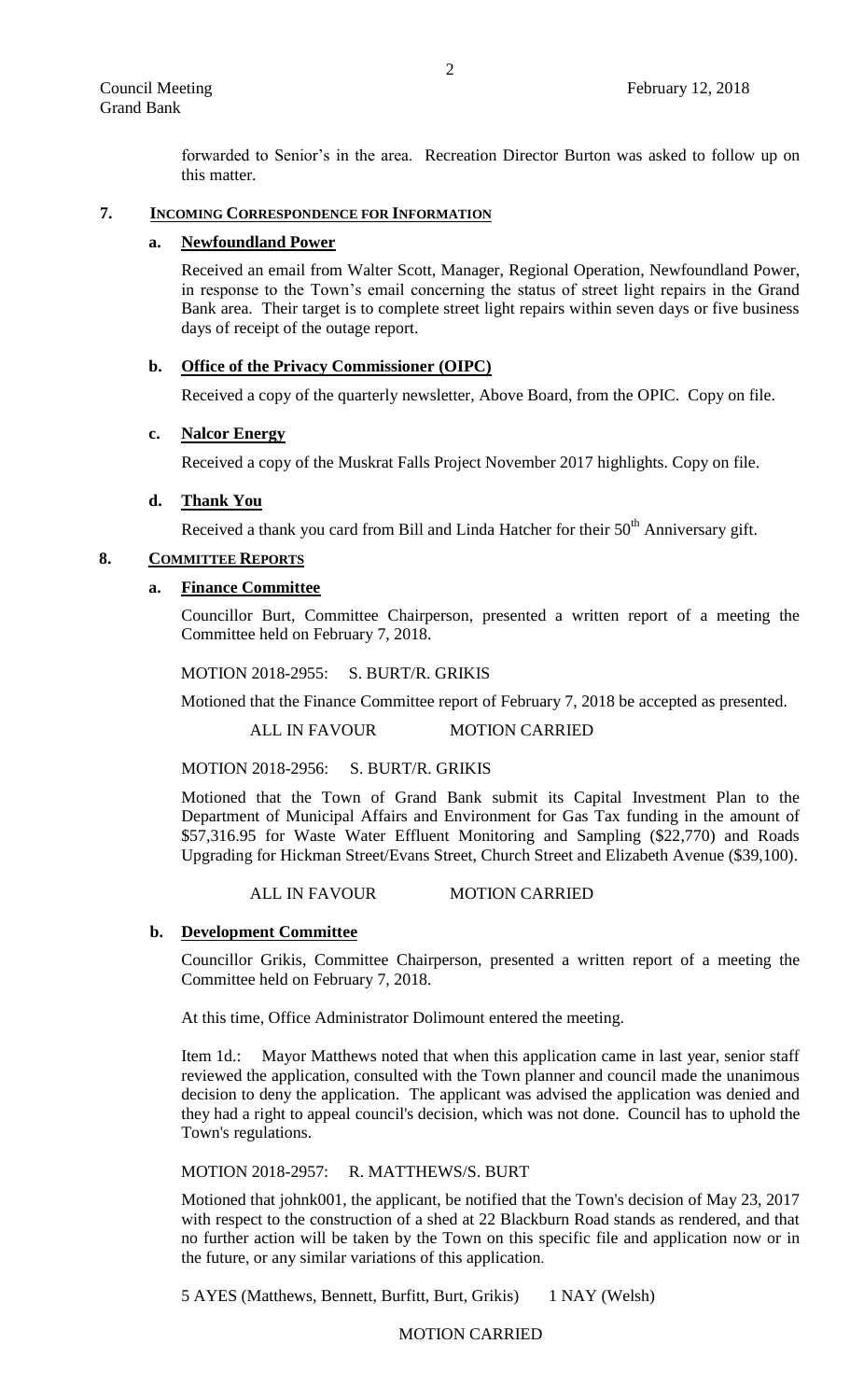MOTION 2018-2958: R. GRIKIS /G. BENNETT

Motioned that the Development Committee report of February 7, 2018 be accepted with the exception of item 1d.

### ALL IN FAVOUR MOTION CARRIED

# **c. Grand Bank/Fortune Ambulance Committee**

Councillor Burfitt presented minutes of a meeting the Committee held on November 23, 2017.

### MOTION 2018-2959: J. BURFITT/R. GRIKIS

Motioned that the Grand Bank/Fortune Ambulance Committee meeting minutes of November 23, 2017 be accepted.

ALL IN FAVOUR MOTION CARRIED

### **9. OLD BUSINESS**

#### **a. Swimming Pool - Update**

Town Manager Bolt advised a teleconference was held with the engineer and contractor last week. The work is now progressing much faster. A walk thru is in the process of being arranged for February 20.

### **b. Waste Management Meeting**

As indicated earlier, a meeting has been arranged for Wednesday, February 21 at 11:00 am.

#### **c. Meeting with MP Rogers**

Mayor Matthews noted that MP Rogers was very pressed for time and he didn't have anyone with him to record our concerns. It was agreed that the Town Manager would request another meeting be arranged so that the Town's concerns can be reviewed in detail.

#### **10. NEW BUSINESS**

#### **a. Winter Carnival 2018 Report**

Recreation Director Burton noted that all of the activities were well attended and the committee was very pleased with the sponsorships. It was noted that it would be great if other organizations, such as minor hockey, figure skating and the schools, would hold some more events.

It was noted that \$1,108 was raised at the Seniors Supper for the Blue Crest Bus Fundraiser.

### **b. Volunteer Week 2018-April 15-22**

Recreation Director Burton noted that the Committee will meet soon to make plans for Volunteer Week activities.

#### 11. **COUNCILLORS FORUM**

### **a. Petition Greig NL**

Councillor Grikis noted there were approximately 1300 signatures collected on the petition of which, approximately 220 was from Grand Bank.

### **b. Grand Bank Development Corporation**

Councillor Burfitt advised that Clayton Welsh and Bennett Wiseman are the two (2) new members on the Corporation.